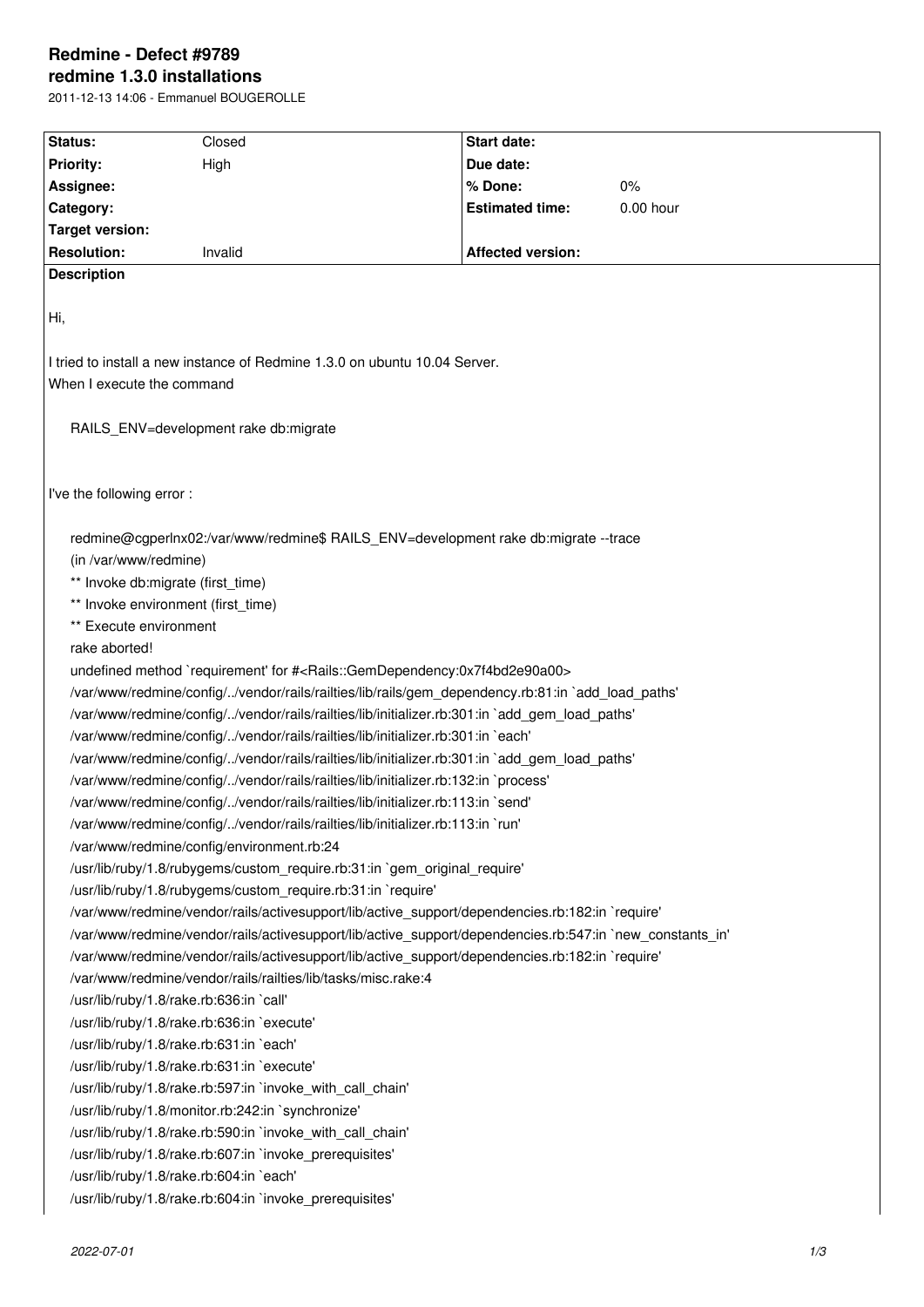/usr/lib/ruby/1.8/rake.rb:596:in `invoke\_with\_call\_chain' /usr/lib/ruby/1.8/monitor.rb:242:in `synchronize' /usr/lib/ruby/1.8/rake.rb:590:in `invoke\_with\_call\_chain' /usr/lib/ruby/1.8/rake.rb:583:in `invoke' /usr/lib/ruby/1.8/rake.rb:2051:in `invoke\_task' /usr/lib/ruby/1.8/rake.rb:2029:in `top\_level' /usr/lib/ruby/1.8/rake.rb:2029:in `each' /usr/lib/ruby/1.8/rake.rb:2029:in `top\_level' /usr/lib/ruby/1.8/rake.rb:2068:in `standard\_exception\_handling' /usr/lib/ruby/1.8/rake.rb:2023:in `top\_level' /usr/lib/ruby/1.8/rake.rb:2001:in `run' /usr/lib/ruby/1.8/rake.rb:2068:in `standard\_exception\_handling' /usr/lib/ruby/1.8/rake.rb:1998:in `run' /usr/bin/rake:28

### Gem lists installed

actionmailer (2.3.14) actionpack (2.3.14) activerecord (2.3.14) activeresource (2.3.14) activesupport (2.3.14) rack (1.1.1) rails (2.3.14) rake (0.8.7) rdoc (2.4.2)

### **History**

### **#1 - 2011-12-13 14:58 - Etienne Massip**

What's your RubyGems version?

### **#2 - 2011-12-13 15:02 - Emmanuel BOUGEROLLE**

rubygems1.8

# **#3 - 2011-12-13 15:12 - Emmanuel BOUGEROLLE**

Sorry...

\$ gem -v : 1.3.5

rubygems1.8 is the ubuntu package.

# **#4 - 2011-12-13 15:57 - Emmanuel BOUGEROLLE**

*- Status changed from New to Resolved*